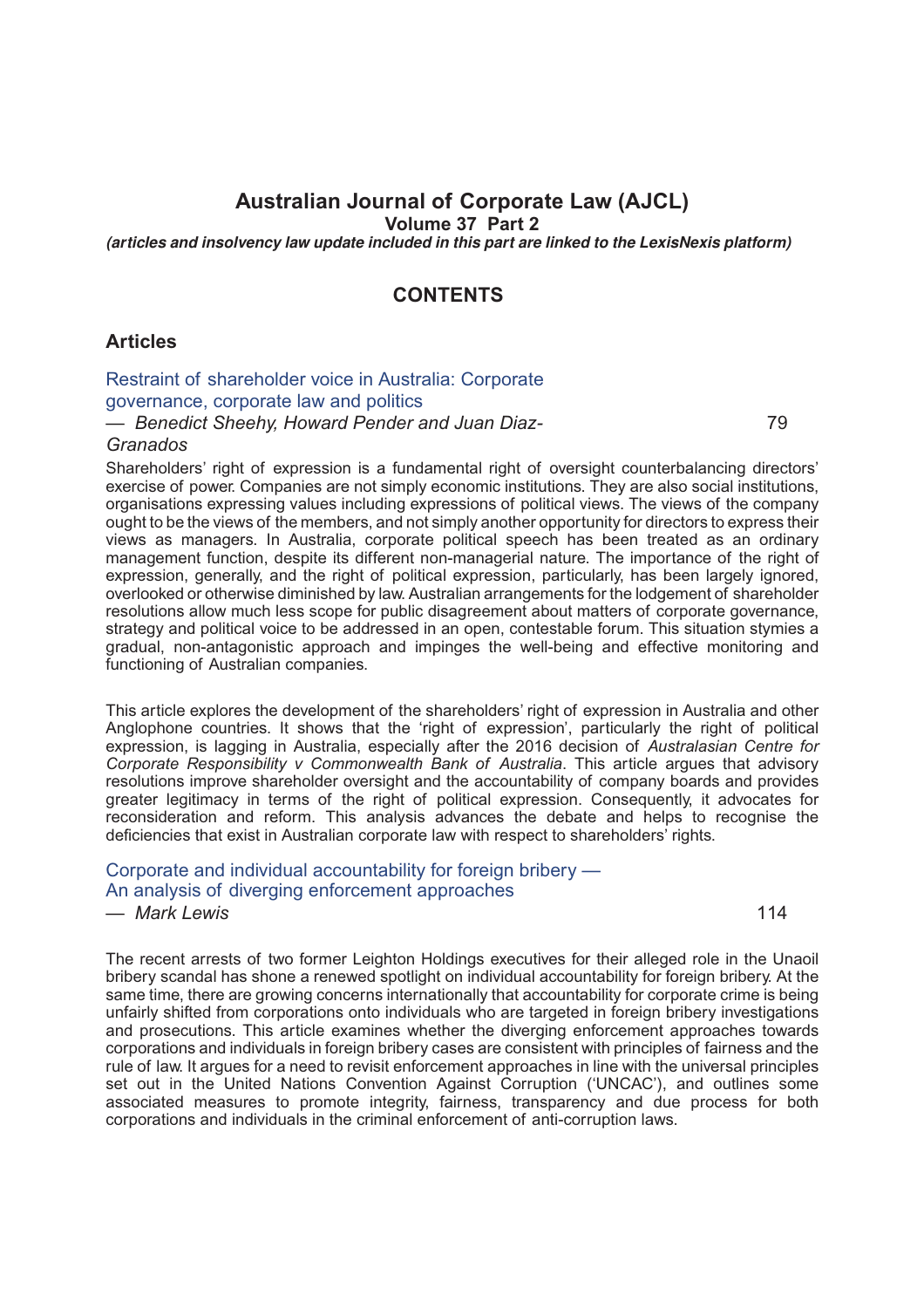#### The ACCC pursuing [pecuniary](http://advance.lexis.com/api/document?idtype=DOC-ID&id=005K-37AJCL139) penalties against corporate respondents in external [administration](http://advance.lexis.com/api/document?idtype=DOC-ID&id=005K-37AJCL139) and after deregistration

*— Mary Wyburn and Patty Kamvounias* 139

Contravention of the Competition and Consumer Act 2010 (Cth) attracts significant pecuniary penalties. The competition and consumer regulator, the Australian Competition and Consumer Commission ('ACCC'), has pursued corporate respondents despite them having been placed in external administration. Not only has the ACCC been prepared to pursue corporate respondents under external administration, it has gone so far as to apply for the reinstatement of deregistered corporate respondents so that proceedings seeking a pecuniary penalty can be commenced or continued against them. The article examines the ACCC's pursuit of pecuniary penalties against corporate respondents in external administration and after they have been deregistered. It explores the attitude of the courts to the enforcement of pecuniary penalties that are unlikely to be recovered in the external administration and to the reinstatement of a corporate respondent with no assets to satisfy any pecuniary penalty that may be imposed.

### [CALDB to Part 2 Committee — A review of disciplinary](http://advance.lexis.com/api/document?idtype=DOC-ID&id=005K-37AJCL163) [matters from 2017 to 2021](http://advance.lexis.com/api/document?idtype=DOC-ID&id=005K-37AJCL163)

*— Catherine Robinson* 163

The Insolvency Law Reform Act 2016 (Cth) introduced significant changes to the disciplinary regime of registered liquidators and registered trustees. One such reform was the transfer of jurisdiction of liquidators from the Companies Auditors and Liquidators Disciplinary Board ('CALDB') to a Part 2 Disciplinary Committee ('Part 2 Committee'). This article presents the findings of a study of publicly available Part 2 Committee referrals and decisions from the period 1 March 2017 to 1 March 2021 to address the research questions: What kinds of conduct matters appear before Part 2 Committees and how is misconduct dealt with by the Committees? The study found that disciplinary matters involved either serious misconduct, or a series of 'low-risk' breaches together amounting to serious misconduct. There were generally consistent outcomes across the Part 2 Committees that were proportionate to the conduct. The study found there was significant improvement in time to resolution of matters compared to CALDB. This article also presents the author's novel findings regarding legal representation and the application of codes of conduct and 'soft law'. Consistent publication of decisions may provide more insight into the functions and processes of the Part 2 Committees which will benefit all stakeholders.

## **Insolvency Law Update**

#### Insolvent litigation funding and new regulatory [measures:](http://advance.lexis.com/api/document?idtype=DOC-ID&id=005K-37AJCL185) A missed [opportunity](http://advance.lexis.com/api/document?idtype=DOC-ID&id=005K-37AJCL185) or blessing in disguise?

*— Sulette Lombard and Christopher F Symes* 185

Litigation funding arrangements have recently been attracting a significant amount of regulatory attention. Recent and proposed changes to regulatory measures focus on aspects such as the requirement for litigation funders to hold an Australian Financial Services Licence; the role of the courts in approving litigation funding agreements; the size of the premium charged by the litigation funder and so forth. Even though commercial litigation funding has its origins in insolvency litigation, it appears as if most of these regulatory measures emphasise litigation funding agreements in the context of class actions, leaving insolvent litigation funding arrangements unregulated to some extent.